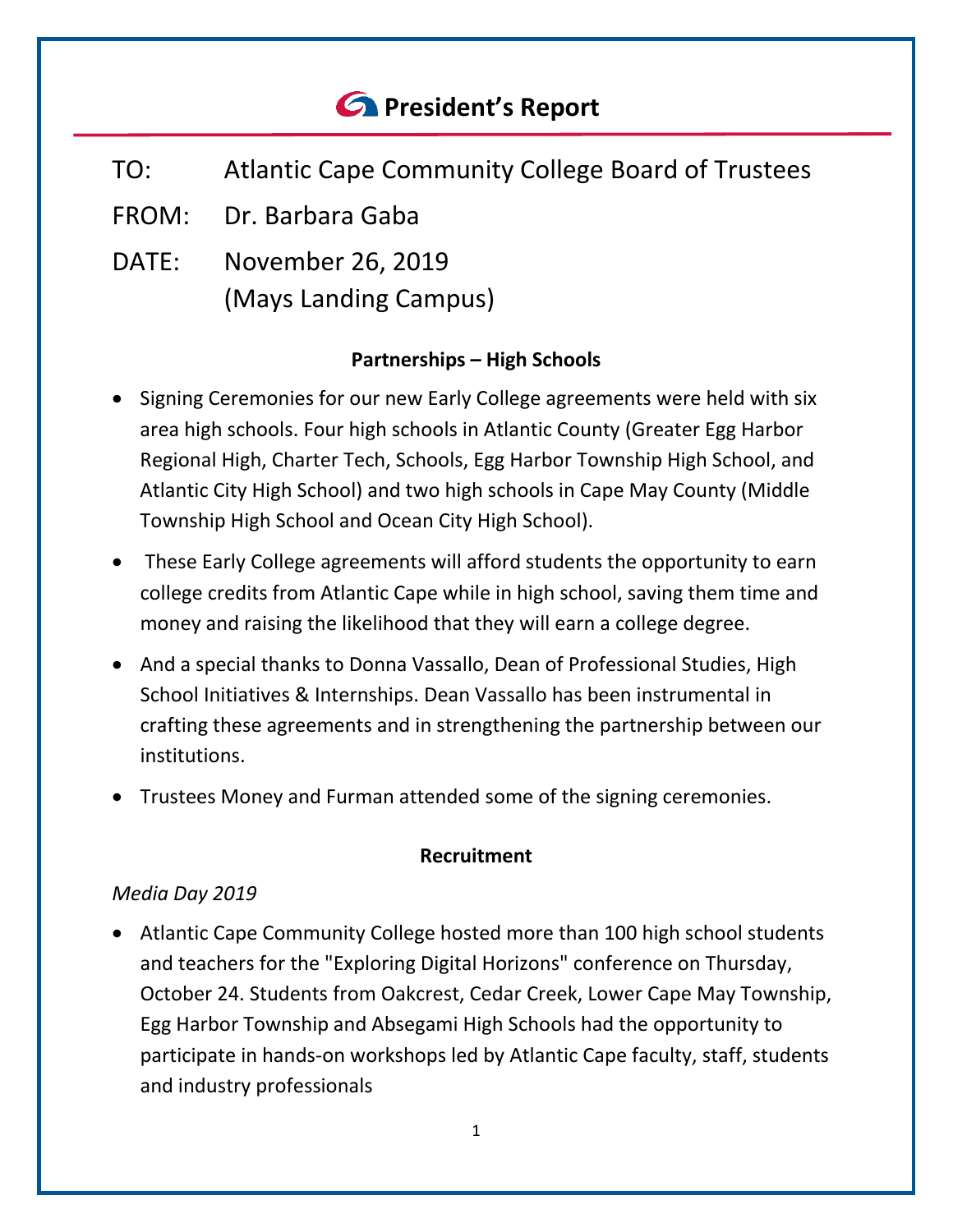- The event was kicked off with a video address by John Clark, NBC Sports Philadelphia.
- Presentations were made by Susan Adellizzi-Schmidt of Suasion Communications Group, who also sponsored the event; Scott Cronick, Media Professional; and Peter Brophy, former editor of the *Press of Atlantic City*.
- The workshops held that day included:
	- o Video Production Demo presented by Martin Fiedler, owner of JustRightTV and Adjunct Instructor at Atlantic Cape;
	- o Digital Audio Production, presented by the Atlantic Cape Radio Club;
	- o Drone Demo, presented by Tim Cwik Atlantic Cape Division Chair, Aviation;
	- o Social Media, presented by Erin Mercer, Atlantic Cape Social Media and Public Relations Manager;
	- o Public Relations, presented by Susan Adellizzi-Schmidt owner of Suasion Communications Group;
	- o Augmented Reality, presented by Bo Zilovic, Assistant Professor of Information Systems and Aviation Studies; and
	- o Journalism, presented by the Atlantic Cape Review and Richard Russell, Assistant Professor of English.

#### **Retention**

• Student Affairs conducted "Pop-Up Advising" at all three campuses and "Pop-Up Registration" at various locations throughout the Mays Landing Campus. Rather than waiting for students to visit an office for advising and enrollment services, this retention effort is bringing services directly to students.

# **Student Support**

• Hunger and Homelessness Awareness Week (November 14-21, 2019)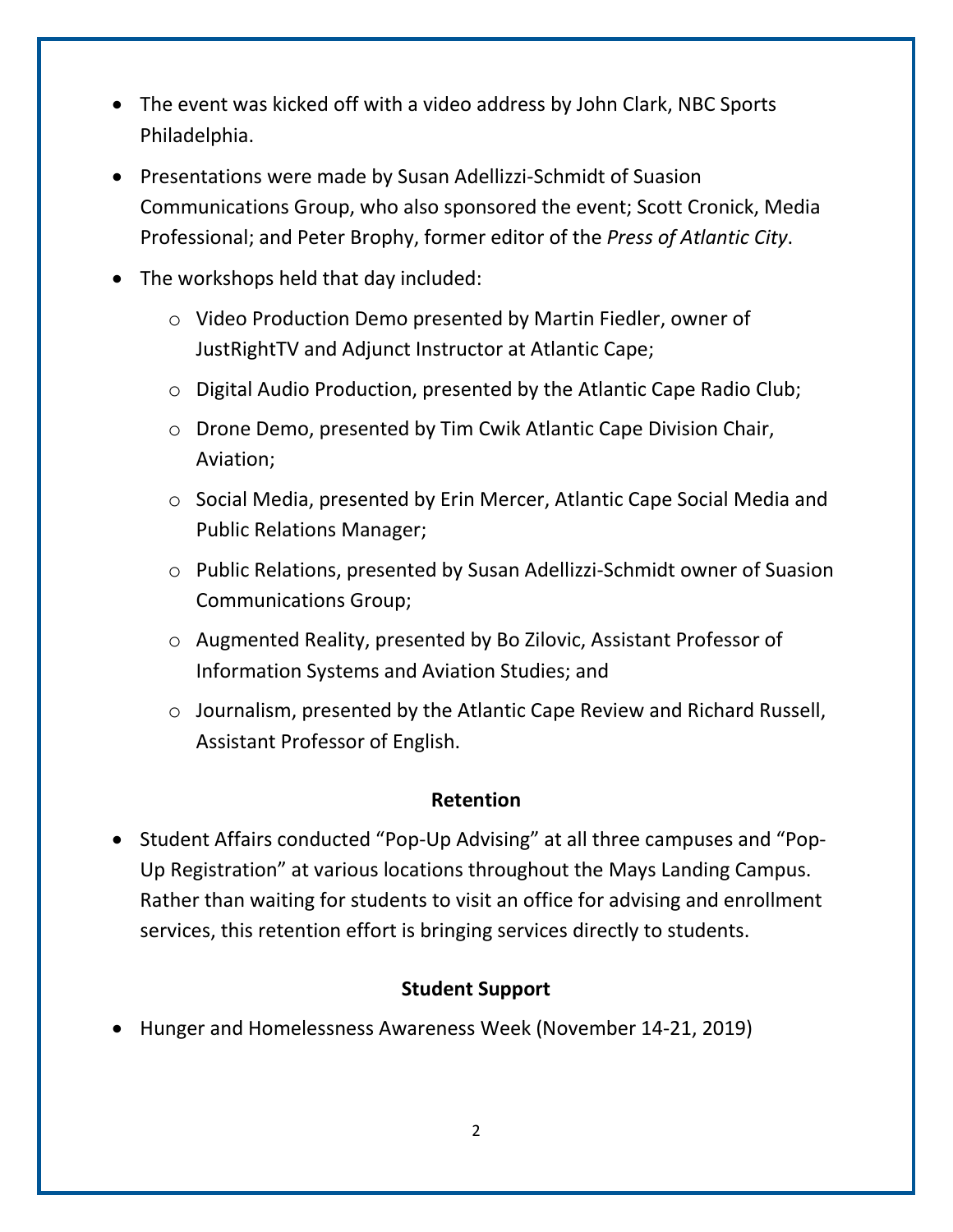- An Oxfam Hunger Banquet was at the Mays Landing Campus to bring attention to hunger and homelessness in our nation and to educate participants on the disparate experiences of people of different income levels.
- A food drive for the Food Pantries was held on all three campuses where boxes of food from the FoodBank of South Jersey were distributed to students. Students at the Mays Landing Campus also received information about services available through NJ SNAP.

# **Community Engagement – Atlantic County**

- Natalie Devonish, Dean of the Worthington Atlantic City Campus and Workforce Development has been invited to join the board for a new community initiative -- **IMPROVE AC**. **I M**ust **P**revent **R**educe **O**vercome **V**iolence **E**veryday/**E**verywhere
- In partnership with AtlantiCare the goal is to provide education and work opportunities as alternatives to violence. AtlantiCare has applied for the grant on behalf of the organization and the hope is to partner with Atlantic Cape for workforce and college services. Grant responses are expected mid-December.
- The Chicken Bone Beach Historical Foundation, Inc. will hold its annual Jazz Camp at the Worthington Atlantic City Campus. Participants learn to play several instruments to prepare for an annual performance during the summer. The camp participants range from 6 to 16 years old, and the camp runs from now through August 2020. Atlantic Cape students are also invited and encouraged to attend at no cost.
- On November  $19<sup>th</sup>$  the Atlantic City Campus held their first Community Information Session meeting with the purpose of connecting non-traditional adult students to college and workforce opportunities.
- Dean Natalie Devonish met with the following organizations with the goal of introducing herself while promoting the college and Workforce Development: Hispanic Association Alliance, NAACP, City of Atlantic City, the Fellowship of Churches, and various civic and community associations.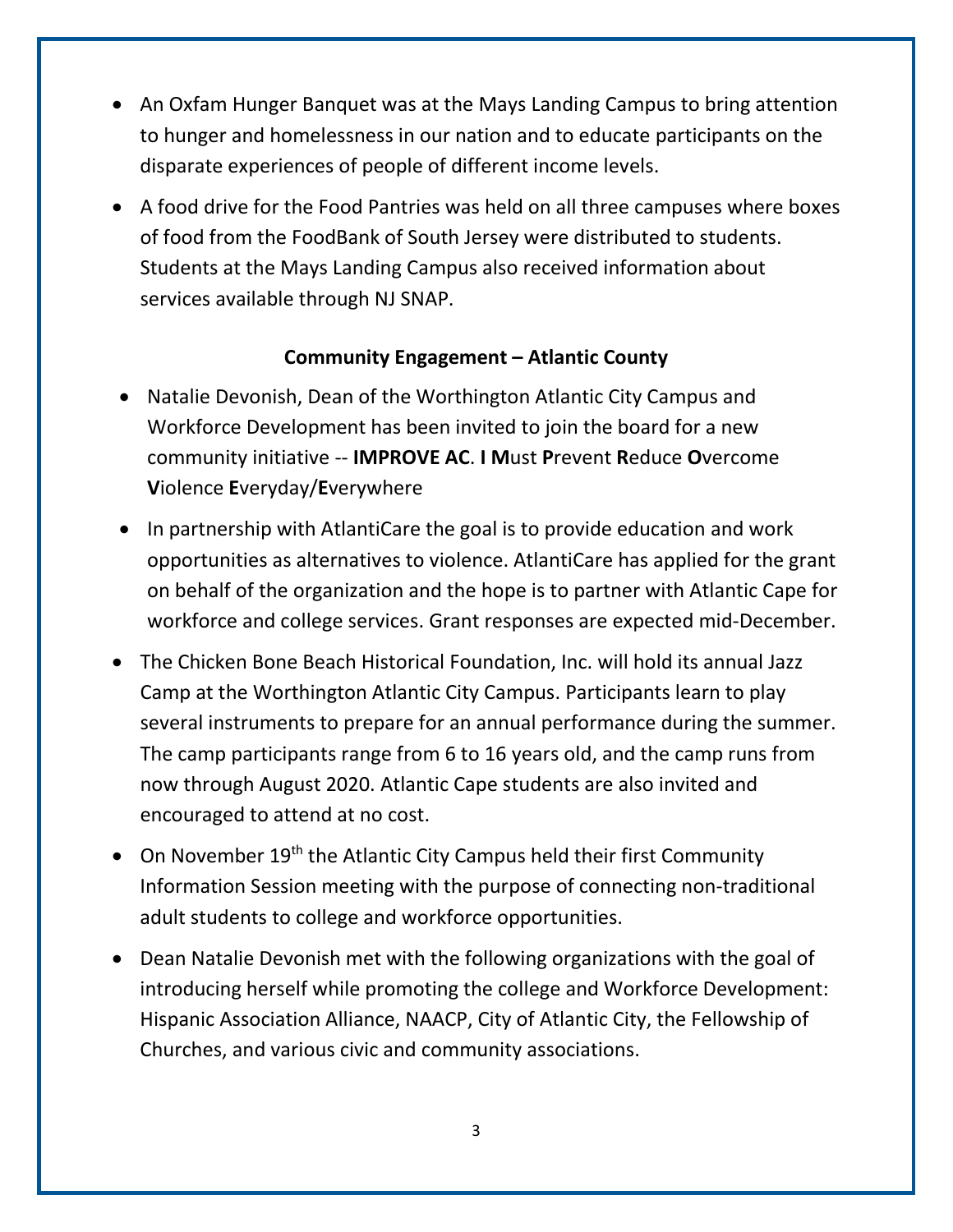- Atlantic Cape continues to partners with La Casa Dominicana. On December 6, La Casa Dominicana will graduate over 45 students from their four classes. Atlantic Cape's Workforce Development department will coordinate and assist these students with their navigation into Title II ESL programs or college credit programs.
- The Buccaneers Baseball team is giving back to the community by helping prepare more than 1,000 Thanksgiving meals for the disadvantaged in our community at the Atlantic City Rescue Mission.

#### **Community Engagement – Cape May County**

• The Cape May County Prosecutor's Office held a seminar on "College Sexual Assault & Violence" at the Cape May County Campus on October 23. Members of the Prosecutor's staff, partner agencies, and the State of NJ Attorney General's Office participated in the seminar. Approximately 50 students, staff, community members and faculty attended the excellent and informative presentation.

#### **School Shooting Prevention Leadership Forum**

- Dr. Gaba delivered welcome remarks at the "School Shooting Prevention Leadership Forum" held at the Mays Landing Campus on November 13-14. The forum was a partnership between the FBI National Academy Associates (FBINAA), the School Safety Advocacy Council, and the Atlantic Cape Community College Criminal Justice Program.
- The audience included law enforcement and fire/EMS executives from federal, state, and municipal agencies; school administrators; and security firms from across the country.
- The Forum provided the attendees with the knowledge, skills, and resources needed to improve the overall security of their community's schools while developing a coordinated plan for a crisis response.
- Guest speakers included Mr. Sean Burke, President, School Safety Advocacy Council; Mr. Curtis Lavarello, Executive Director, School Safety Advocacy Council; and Chief Tony Pustizzi (Ret.), a 30-year veteran with the Coral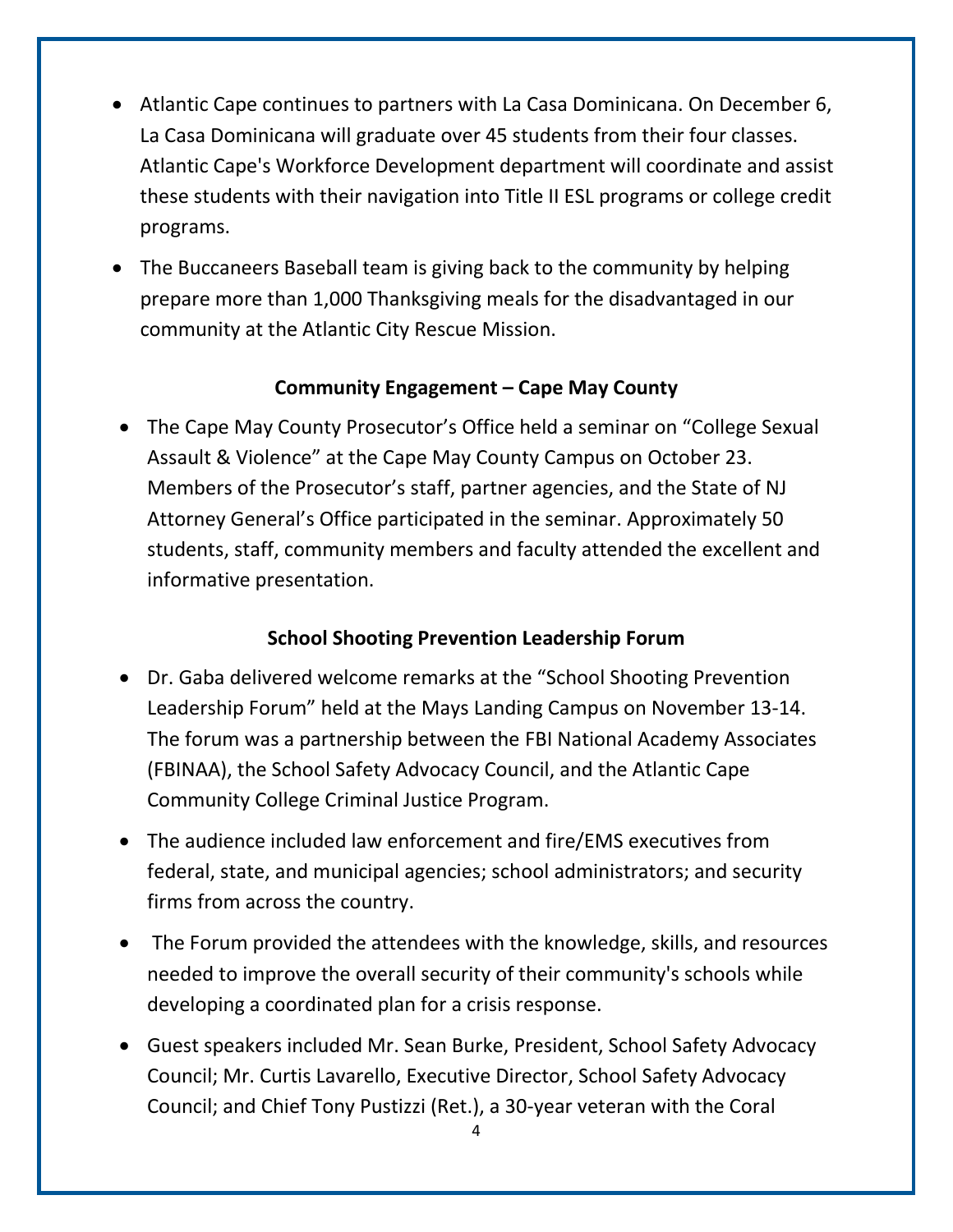Springs Police Department who responded to the Marjory Stoneman Douglas High School shooting in Parkland, Florida on February 14, 2018.

## **Workforce Development**

- For the third straight year, Workforce Development's Title II, Consolidated Adult Basic Skills and Integrated English Literacy and Civics Education Grant Program, was the *#1 performing consortium in the state based on contracted outcome measures*.
- Bally's Casino Hotel has been a partner in this program since its inception and hires qualified dealers from this program.
- **New Financial Aid Eligible Programs:** Workforce Development has redesigned three programs to meet financial aid requirements: Certified Fundamentals Cook (CFC®) 630 hours; Certified Clinical Medical Assistant (CCMA®) 684 hours; and Paramedic Science Program, 1456 hours. The culinary and medical assistant program modules are sequenced to allow for internships and apprenticeships.
- Workforce Development is partnering for a second year with the Atlantic City Free Public Library on a New Jersey Department of Labor grant, which provides basic computer literacy classes and AHLAEI Certified Guest Service Professional classes. The Atlantic County One-Stop Career Center is also a partner in this grant, acting as the program's primary referral source. The second-year began Oct. 1<sup>st</sup> and ends September 30, 2020.
- **Cape May County Initiatives:** Recruitment continues for the new Out-of-School Youth grant. We have provided program information to local churches and schools. We have also attended the Safe Surrender event, Trunk & Treats, and local Halloween parades. Visited the Family Success Center, and delivered a presentation to the Cape May Recovery Court on the new program
- Scott Griffin, Workforce Solutions Manager, held an information session at the Cape May County Campus for potential employers to explain the current UPSKILLS Grant Opportunity. Eight (8) hotel and motel owners attended the meeting to receive information on joining the consortium. Workforce Solutions